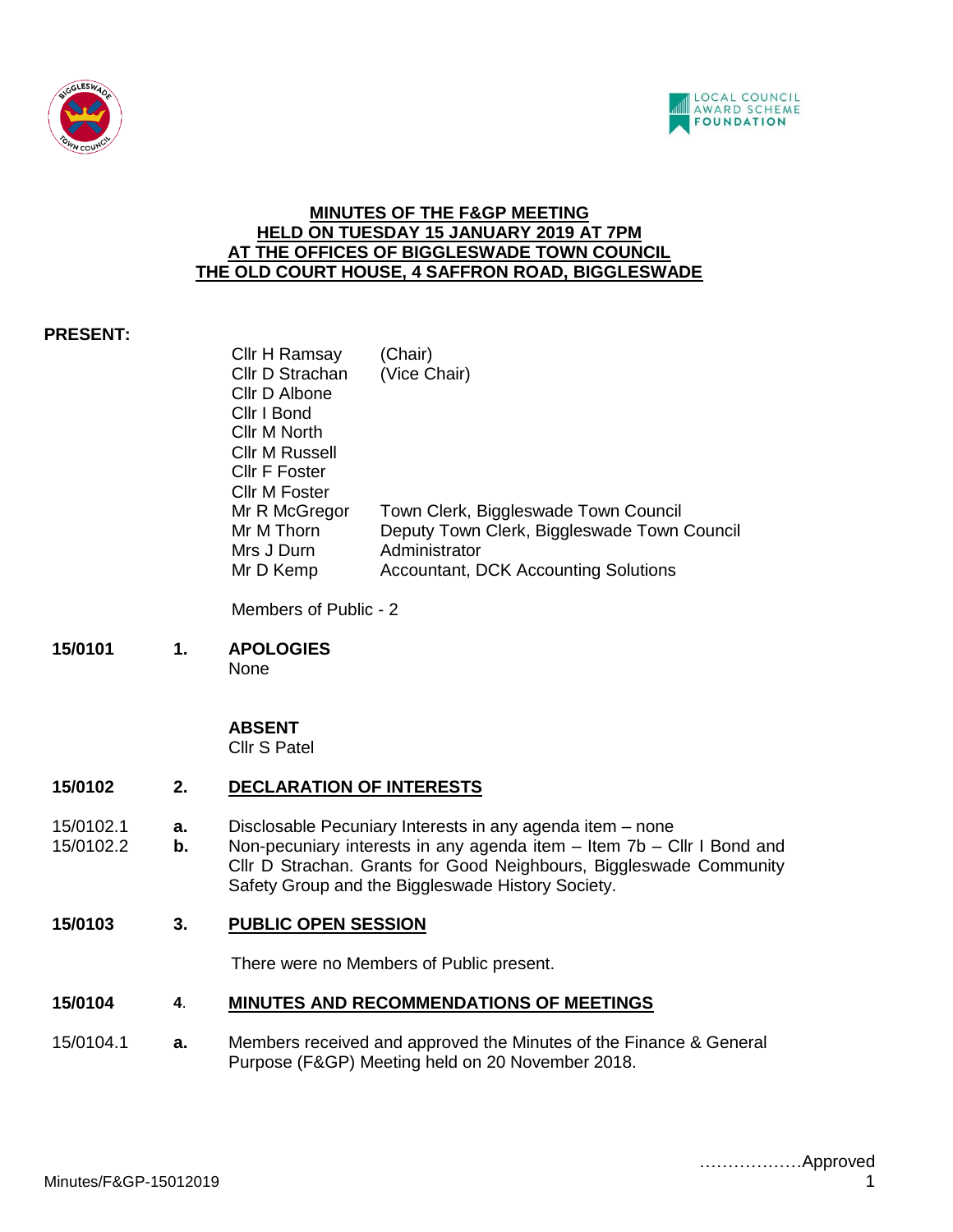## **15/0105 5. MATTERS ARISING**

There were no matters arising.

## **15/0106 6. INVITED SPEAKER**

There was no speaker

# **15/0107 7. ITEMS FOR CONSIDERATION**

#### 15/0107.1 **a. Budgets 2019 – 2020 - R**

Members considered the budgets.

#### **b. Grants and Sponsorship – D**

- i. Members considered the Grant applications, and
- ii. For clarification it was confirmed that the Agent Grant is separate from general grants.

It was requested that discussion and decision on the Biggleswade Community Agent Grant be deferred to the next F&GP Meeting Agenda, where it will be considered for SLA (Service Level Agreement).

#### **c. Fees 2019 – 2020 – D**

Members considered and approved the following fees:

- i. Allotment Fees: It was **RECOMMENDED** to accept the new fees.
- ii. Memorial and Burial Fees: It was **RECOMMENDED** to accept the new fees. The inclusion of an additional fee for searches was **NOTED.**
- iii. Sports Facility Fees: It was **RECOMMENDED** to accept the new fees.
- iv. Market Fees: It was **RECOMMENDED** to accept the new fees. The use of Charity Stalls will be covered on the next Town Centre management Meeting Agenda.
- v. Orchard Community Centre Fees: It was **RECOMMENDED** to accept the new fees. Work on fee structure is still in progress.

#### **d. Risk Management Scheme – R**

Members considered the Risk Management Scheme.

It was **RECOMMENDED** to take this forward to the Town Council for approval.